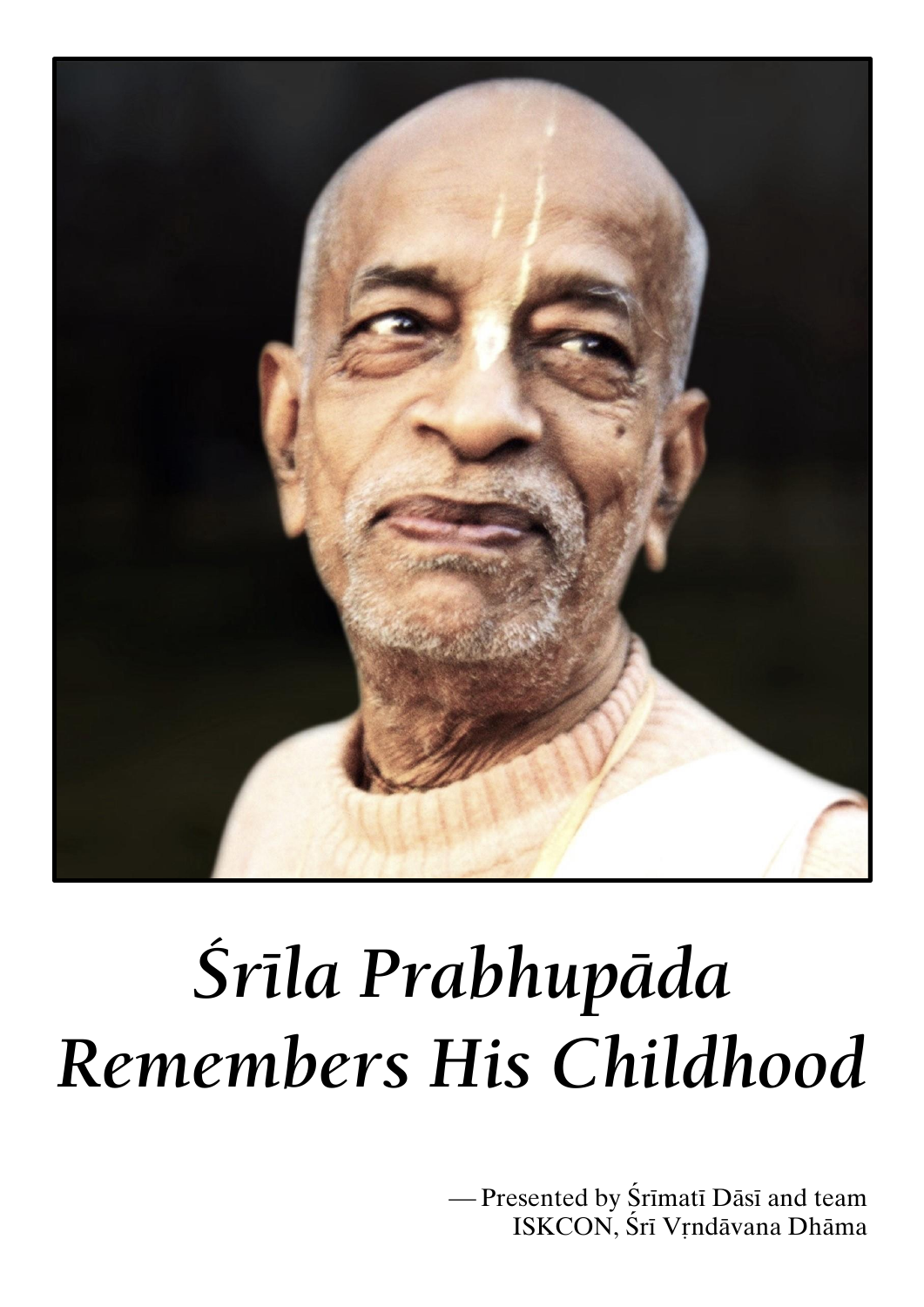We would be sleeping, and father would be doing ārati. Ding ding ding - we would hear the bell and wake up and see him bowing down before Krsna. — Šrīla Prabhupāda-līlāmṛta, Vol 1., Ch. 1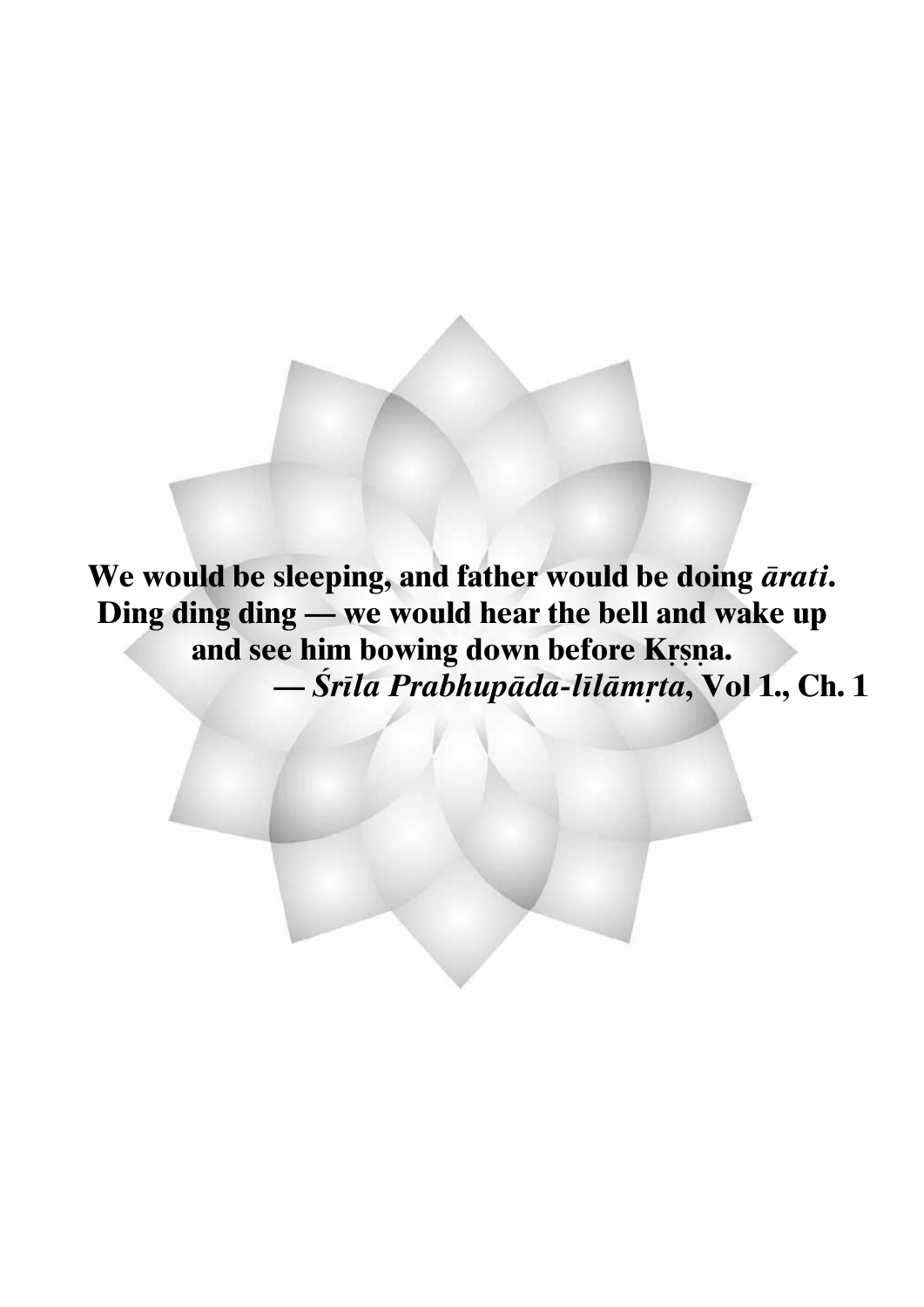# **YES — THAT PRECIOUS TIME HAS COME!**

Every year, around this time, we *Prabhupādānugas* celebrate Śrīla Prabhupāda's Appearance Day Anniversary — and its' always so joyous, rejuvenating and enlivening. So many dedicated devotees share their very special memories and appreciation of Srila Prabhupāda. But rarely do we hear about Śrīla Prabhupāda's birth, his parents and his childhood on this day.

Have you ever wondered about the circumstances of Srila Prabhupāda's birth? What he was like as a child? What he experienced and learned at that tender age? We have — and we felt compelled to do a little research. Those sweet "childhood" findings proved both informative and very endearing. And so, we'd like to share them with you at this very special time. Let's first take a glimpse of Srila Prabhupāda's birth and his parents. And then let's look at Srila Prabhupāda's childhood through his eyes, as explained in his own words.

# **Çréla Prabhupäda's Appearance in This World**

It was Janmästami, the annual celebration of the advent of Lord Krsna some five thousand years before. Residents of Calcutta, mostly Bengalis and other Indians, but also many Muslims and even some British, were observing the festive day, moving here and there through the city's streets to visit the temples of Lord Krsna. Devout Vaisnavas, fasting until midnight, chanted Hare Krsna and heard about the birth and activities of Lord Krsna from *Śrīmad-Bhāgavatam*. They continued fasting, chanting, and worshiping throughout the night.

The next day (September 1, 1896), in a little house in the Tollygunge suburb of Calcutta, a male child was born. Since he was born on Nandotsava, the day Krsna's father, Nanda Mahārāja, had observed a festival in honor of Krsna's birth, the boy's uncle called him Nandulal. But his father, Gour Mohan De, and his mother, Rajani, named him Abhay Charan, "one who is fearless, having taken shelter at Lord Krsna's lotus feet." In accordance with Bengali tradition, the mother had gone to the home of her parents for the delivery, and so it was that on the bank of the  $\bar{A}$ di Ganga, a few miles from his father's home, in a small two-room, mud-walled house with a tiled roof, underneath a jackfruit tree, Abhay Charan was born. A few days later, Abhay returned with his parents to their home at 151 Harrison Road.

An astrologer did a horoscope for the child, and the family was made jubilant by the auspicious reading. The astrologer made a specific prediction: When this child reached the age of seventy, he would cross the ocean, become a great exponent of religion, and open 108 temples.

#### **—** *Çréla Prabhupäda-lélämåta***, Vol. 1., Ch. 1**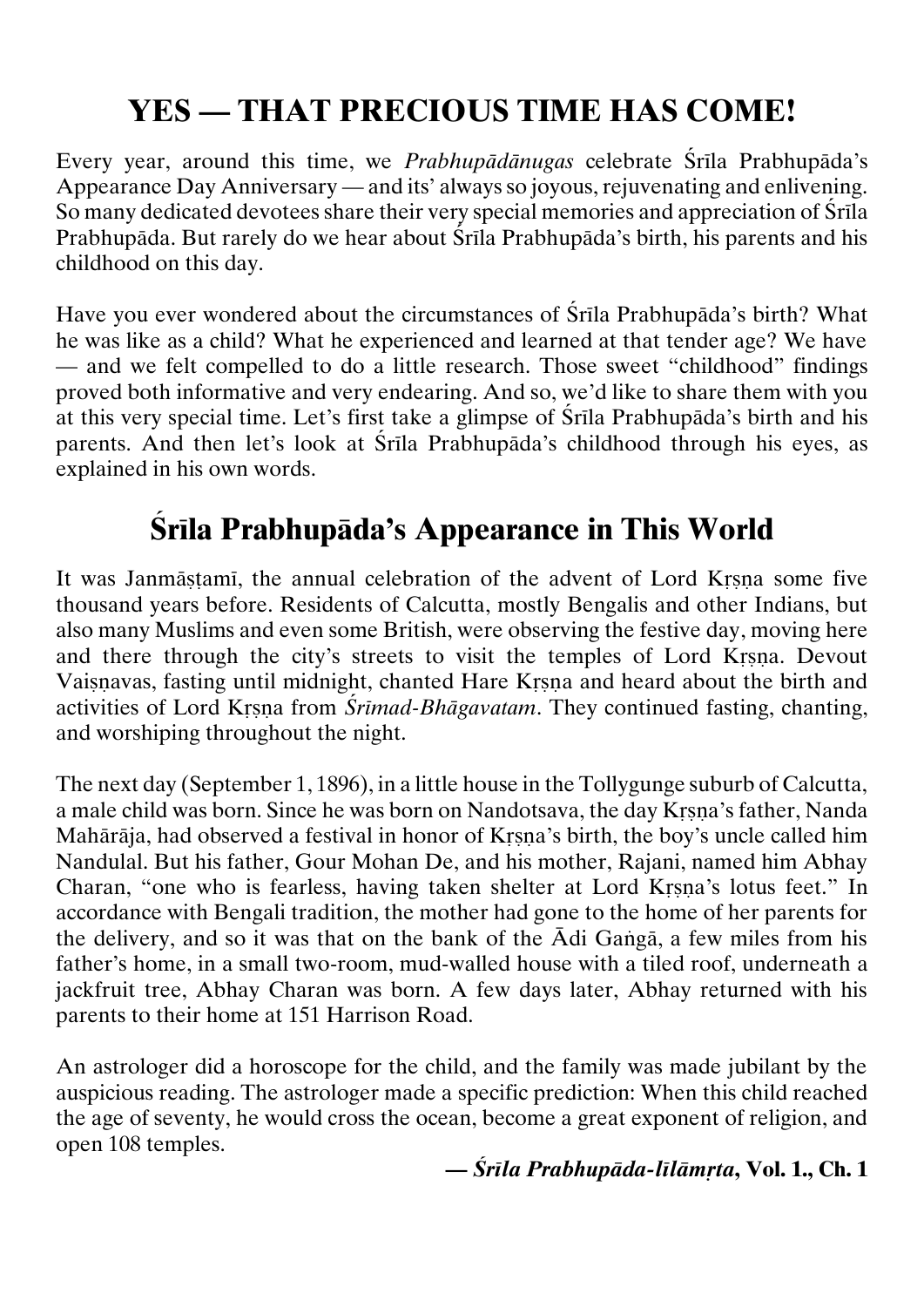# **Çréla Prabhupäda's Parents**

Abhay's mother, Rajani, was thirty years old when he was born. Like her husband, Gour Mohan, she came from a long-established Gaudīya Vaisnava family. She was darker-skinned than her husband, and whereas his disposition was cool, hers tended to be fiery. Abhay saw his mother and father living together peacefully; no deep marital conflict or complicated dissatisfaction ever threatened home. Rajani was chaste and religious-minded, a model housewife in the traditional Vedic sense, dedicated to caring for her husband and children.

Like Gour Mohan, Rajani treated Abhay as the pet child; but whereas her husband expressed his love through leniency and plans for his son's spiritual success, she expressed hers through attempts to safeguard Abhay from all danger, disease, and death. She once even offered blood from her breast to one of the demigods with the supplication that Abhay be protected on all sides from danger.

Abhay was an acknowledged pet child of both his parents. In addition to his childhood names Moti, Nandulal, Nandu, and Kocha, his grandmother called him *Kacauré-mukhé* because of his fondness for *kacaurés* (spiced *däl* or pea-stuffed fried pastries, popular in Bengal). Both his grandmother and mother would give him *kacauris*, which he kept in the many pockets of his little vest. He liked to watch the vendors cooking on the busy roadside and accept *kacaurés* from them and from the neighbors, until all the inside and outside pockets of his vest were filled.

Sometimes when Abhay demanded that his mother make him *kacauris*, she would refuse. Once she even sent him to bed. When Gour Mohan came home and asked, "Where is Abhay?" Rajani explained how he had been too demanding and she had sent him to bed without *kacauris*. "No, we should make them for him," his father replied, and he woke Abhay and personally cooked *purés* and *kacaurés* for him. Gour Mohan was always lenient with Abhay and careful to see that his son got whatever he wanted.

Gour Mohan was a pure Vaisnava, and he raised his son to be Krsna conscious. Since his own parents had also been Vaiṣṇavas, Gour Mohan had never touched meat, fish, eggs, tea, or coffee. His complexion was fair and his disposition reserved. At night he would lock up his cloth shop, set a bowl of rice in the middle of the floor to satisfy the rats so that they would not chew the cloth in their hunger, and return home. There he would read from *Caitanya-caritāmrta* and *Śrīmad-Bhāgavatam*, the main scriptures of Bengali Vaisnavas, chant on his *japa* beads, and worship the Deity of Lord Krsna. He was gentle and affectionate and would never punish Abhay. Even when obliged to correct him, Gour Mohan would first apologize: "You are my son, so now I must correct you. It is my duty. Even Caitanya Mahäprabhu's father would chastise Him, so don't mind."

#### **—** *Çréla Prabhupäda-lélämåta***, Vol. 1., Ch. 1**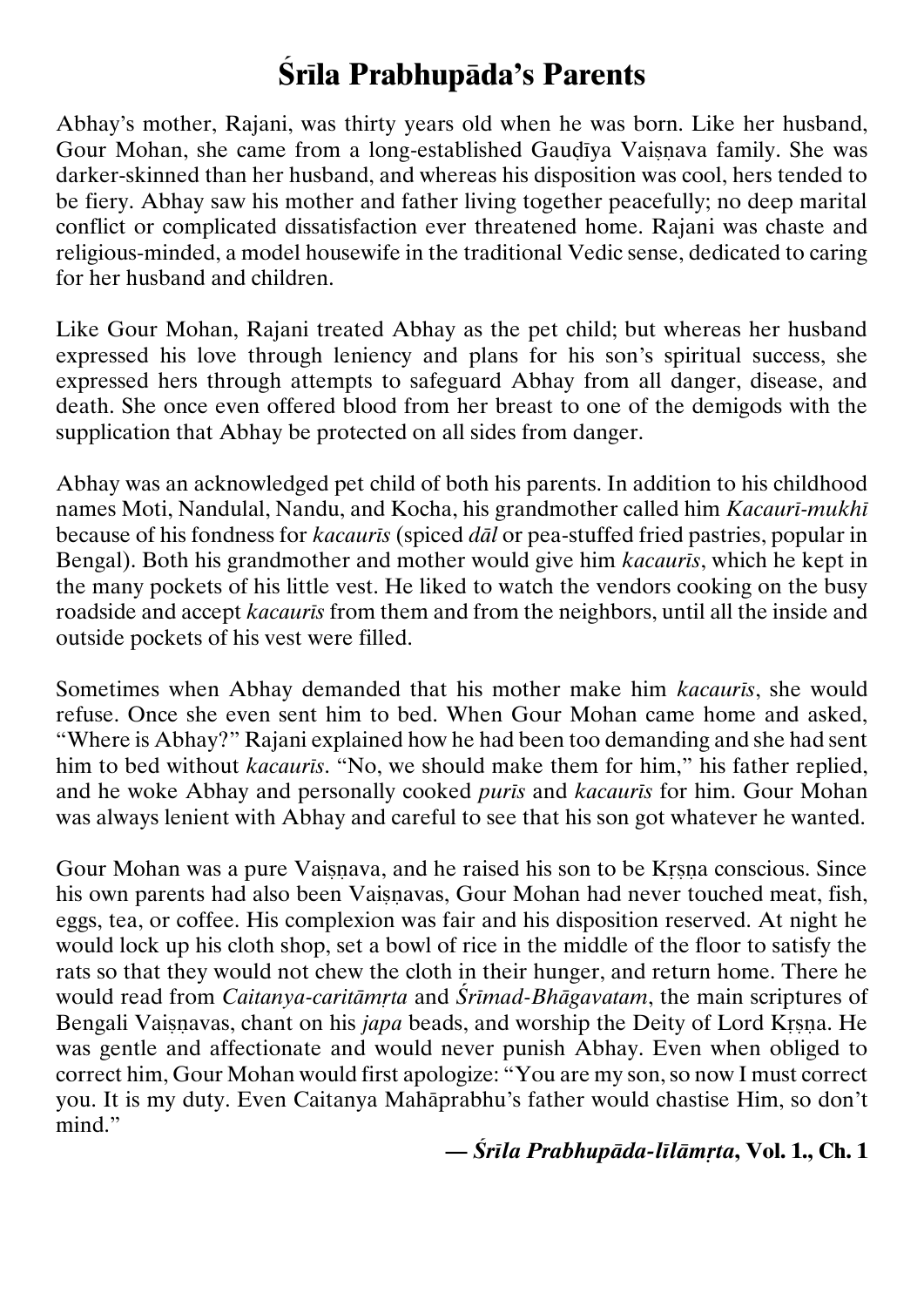# **Çréla Prabhupäda Remembers His Childhood**

# **Surrounded with Krsna Consciousness**

**Prabhupāda:** ..surrounded with Krsna consciousness. That was my great fortune. My father, mother, my relatives, my neighborhood... I had the opportunity mixing with...(break) Everywhere there was Krsna consciousness. And they were all well-todo, rich. This was the opportunity. Then gradually it developed. My father was a great Vaisnava. He was worshiping Rādhā-Krsna. Our family Deity was Dāmodara. So hereditary we are Vaisnavas. followers of Nitāi-Gaura.

#### **—Room Conversation,Våndävana, July 19, 1977**

## **Chicken Juice**

**Prabhupäda:** So in my childhood, when I was one and one-half years old, I suffered from typhoid, and the Dr. Karttika Candra Bose, he said, "Please give him chicken juice." So my father refused. "No, no, we cannot." "No, no, he has to be given. (Just see) How he has become very weak." "No, no, I cannot allow." "Don't mind I shall prepare in my own house and send." So it was sent from his house, and when it was given to me, immediately I began to vomit. And my father threw it away...... This story I heard.

#### **—Room conversation, Paris, August 2nd, 1976.**

## **I Did Not Like to Waste**

**Tamāla Krsna:** You had everyone busy trying to keep up. Even now I see that you're not at all wasting a second. Even in the middle of the night you call...

**Prabhupäda:** No, that, my... This is my childhood practice. I do not like to see anything wasted, nor I waste. I have told you many times that on the street I am going and seeing tap is open. I don't liked to see. I stop. Why it should be wasted?

#### **—Room Conversation, Mayapur, February 20, 1977.**

## **It is Sent By God**

In our childhood, actually what I am doing, it was all taught in our childhood by our parents, my family. We were taught, "There is a grain of rice on the ground, and if it is touched by your feet, you should pick up the grain and touch on your head." This was our training. The idea behind — that the grain of rice is not man-made. It is sent by God. It is God's mercy. This is God consciousness.

#### **—Room Conversation, Melbourne, June 28,1974.**

## **Actually His Business Was** *Püja*

**Prabhupäda:** My father was doing business, and he was a great devotee.

**Tamāla Krsna:** And you were also doing business during, when you were...

**Prabhupäda:** Yes, up to one o'clock, two o'clock, he was engaged only with his *püjä* my father. He was going late, at twelve o'clock, to bed. Then he was to... He used to rise little late, at about seven, eight. Then taking bath, sometimes purchasing. Then from ten o'clock to one o'clock he was engaged in *püjä*. Then he would take his lunch and go to business. And in the business shop he was taking little rest for one hour. And he'd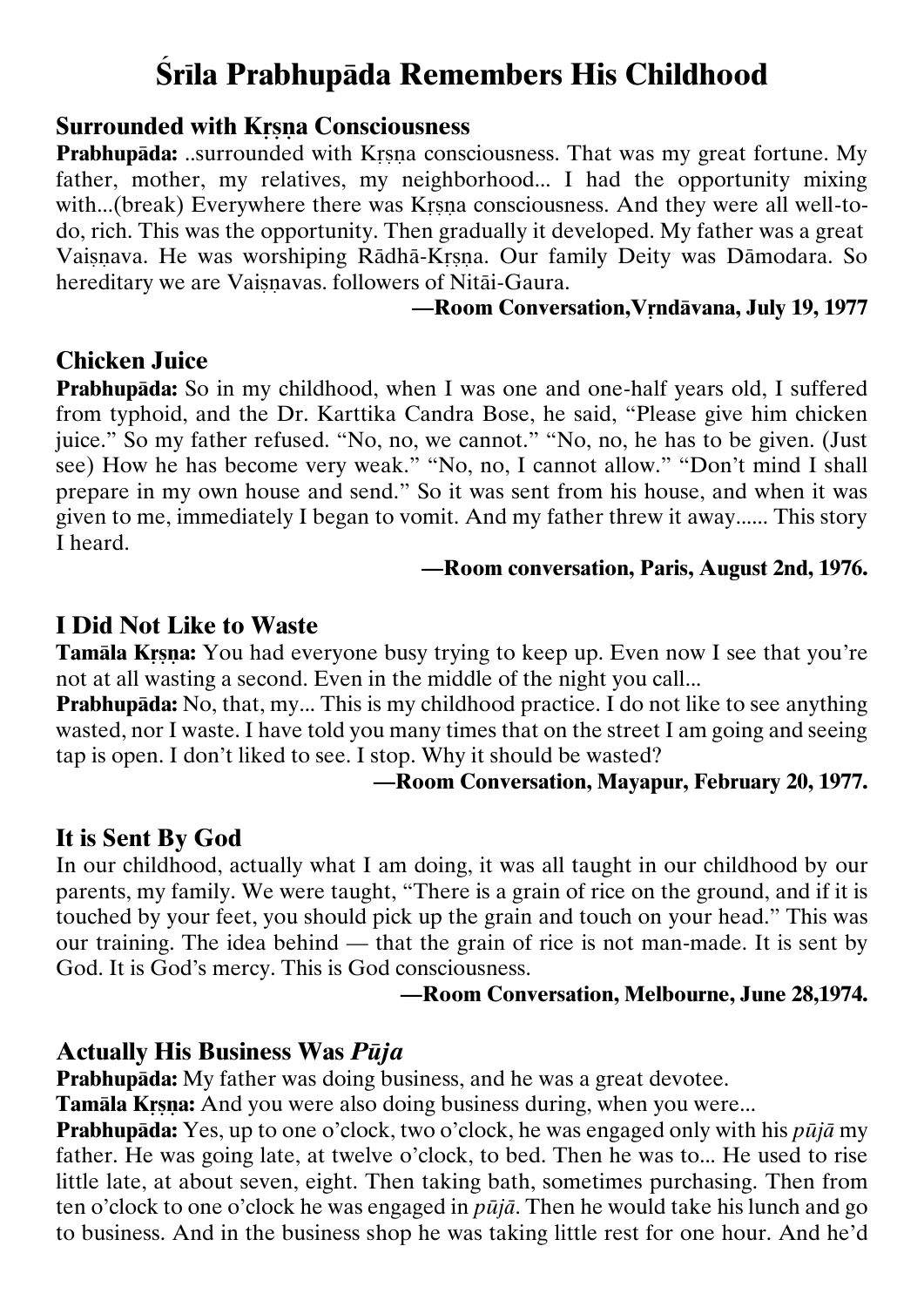come from business at ten o'clock at night, and then again *püjä*. Regularly. Actually his business was *püjä*. For livelihood he was...

**Hari-çauri:** Just doing some business.

**Tamäla Krsna:** Yes.

**Prabhupäda:** We were sleeping, father was doing *ärati* "ding ding ding ding, ding." **Tamāla Krsna:** You heard the bell.

**Prabhupäda:** Hm. Then he would take his night dinner and — not dinner. Some *puris* or *paraöä*. He was also fond of this puffed rice. In later age he was simply taking puffed rice and milk. So, anyway, *püjä* was his main business.

## **— Room Conversation, Mäyäpura, February 18, 1977.**

# **He Fed the Rats and Saved the Cloth**

**Prabhupäda:** That is the system. That is mentioned in *Bhägavata*. If the animals like monkeys, they come to your garden to eat, don't prohibit. Let him. He's also Krsna's part and parcel. Where he will eat if you prohibit? It is very practical. I have got another. This is told by my father. My father's elder brother was keeping a cloth shop. My father also was keeping a cloth shop. So it is in the village. So my uncle, what he would do, that before closing the shop, he'll bring one, what is called...?

#### **Bhagavän:** A bowl?

**Prabhupäda:** Bowl, big bowl. Or it is... What do you call, where you keep water? **Bhagavän:** Pot.

**Prabhupäda:** Basin, basin. So one basinful rice he will keep in the middle of the shop. And there are rats. So the rats will take the rice, and not cut even a single cloth. It is practical. Yes. They are also animals. Give them food. They'll not create any disturbance. Give them food. Yes. Because cloth are very costly. And there are rats. If one cloth is cut by the rat, then it is great loss. So to save from this loss, he'll put in a basin... Rice was nothing. Rice... In our childhood, we have seen, two *ännäs* per seer. That is with profit. You see. So one basinful rice, it doesn't cost even one *ännä*. So by giving one *ännä* worth food, he saves so many, hundreds of rupees cloth. Otherwise, if they're hungry, they'll cut it.

#### **— Room Conversation, Paris, June 11, 1974.**

# **There Is a Ghost in the Fan**

So one has to create the eyes to see things. Not that whatever eyes you have got you can see everything. No. Just like motorcar is being driven, a child is seeing that the car is running automatically. And the father is seeing, "No, there is driver. "So the seeing of the child and the seeing of the father is different. In our childhood we were thinking that in the gramophone box there is a man. And in the fan there is a ghost, (laughter) I remember quite. "How these records are being played? There must be one man. He is singing." And the electric fan was running, I was thinking there is some ghost. This is the way.

#### **— Room Conversation, Melbourne, May 20, 1975.**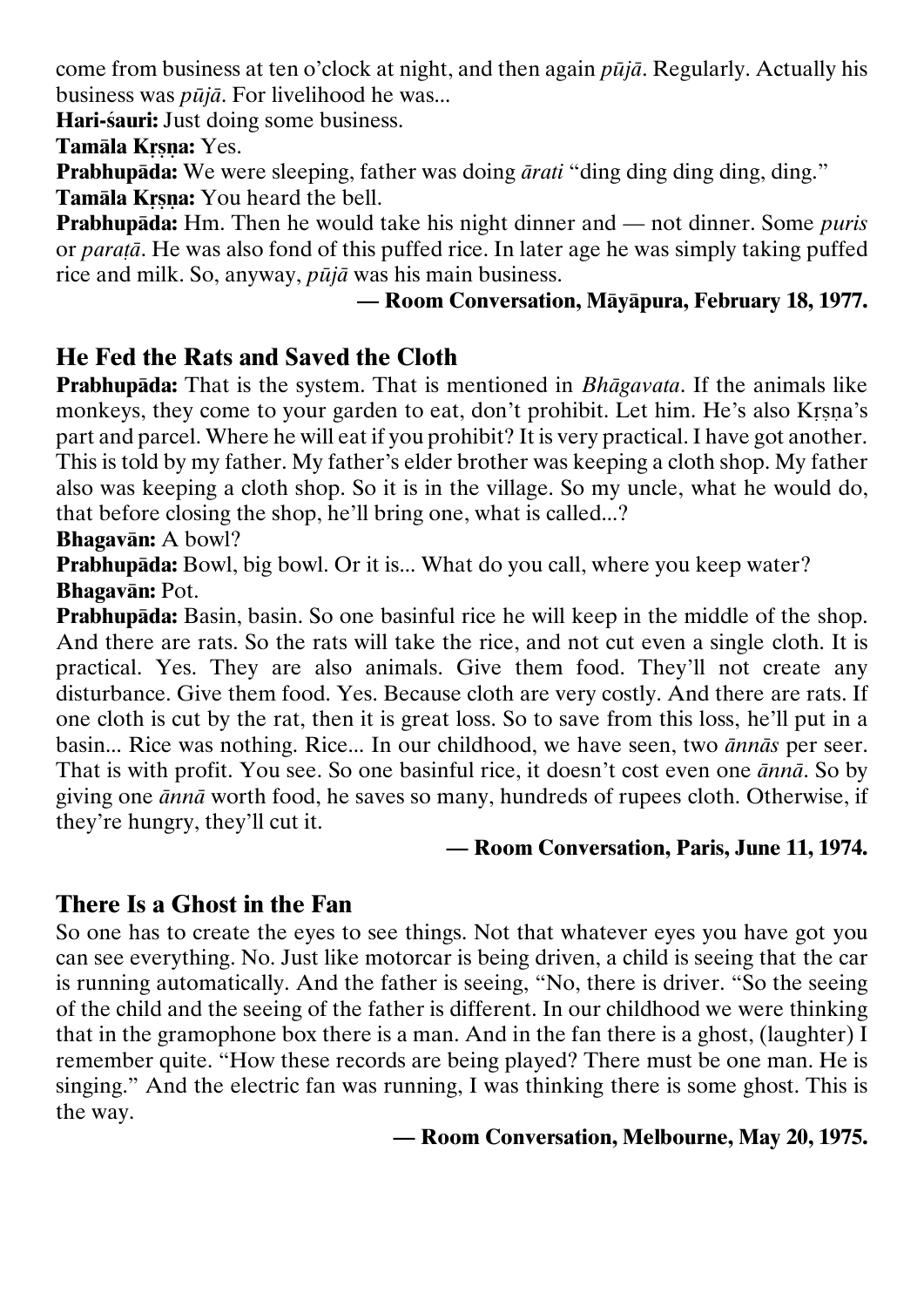# **I Never Wanted to Go to School**

I do not want to go to school. I am forced to go to school. Yes. At least, I was like that. (laughter) I never wanted to go to school. And my father was very kind." So all right. Why you are not going to school?" I would say, "I will go tomorrow." "All right." But my mother was very careful. Perhaps if my mother would not have been little strict, I would not have gotten any education. My father was very lenient. So she used to force me. One man would take me to school.

#### **— Bg Lecture 2.14, Germany, June 21. 1974.**

# **I Was a Naughty Boy**

Laguna Beach, July 25, 1975: Near the end (of the *darsana*), Upendra's three-year-old son, Saumya, walked up to Prabhupäda from the back of the room. Prabhupäda gave him some money that was on the desk, and the boy ran back to his mother and gave her the money. "Yes. When I was young," Prabhupäda reminisced, "if I got money I would take it to my mother. But then when I would become angry at her, I would demand it back. Sometimes I would steal money from my mother's purse and go watch Charlie Chaplin movies."

#### **—** *Çréla Prabhupäda-lélämåta***, Vol. 6. (Uniting Two Worlds)**

# **I Was a Very Naughty Boy**

You have written to say that you are my disobedient son, but I think I am your disturbing father. I am putting more and more burden upon you but you are so tolerant that you have no hesitation to accept my demands even although sometimes they are unreasonable. So practically you are acting as my father. In my childhood I was very naughty boy, and I used to catch my father in so many ways demanding unreasonable things, and my father used to satisfy me. So although I lost my father in 1930, about 40 years ago, by Krishna's Grace I have got so many American young fathers. But the same nature continues, and I am demanding from my fathers the same thing which may be a little burdensome But I am sure Krishna will be very much pleased if you will kindly tolerate some unreasonable demands from me.

#### **— Letter to Brahmananda, Los Angeles, 27 February. 1969.**

# **I Must Have Two Guns**

When I was a child my father gave me one red gun, and then I was not more than eight years. Then, after getting one, I said, "I must have another one." Eh? Then father said, "Why another one? You have got already one." So I said, "No, I have got two hands. I must have two guns." Then my father, "No. you are not.... I am not going..." Then I made so much agitation, he was obliged to give me two guns. (laughter) I was very pet child of my father.

#### **— Morning Walk, Bombay, April 14, 1976.**

# **The Tramcar Is Going on Trolley**

In my childhood I was thinking... The tramcar is going on trolley. So I was thinking I shall stand on the tram line and just take a stick and touch the wire and I will go. I was planning like that. (laughter)

**— Morning Walk At Cheviot Hills Golf Course, Los Angeles, May 17, 1973.**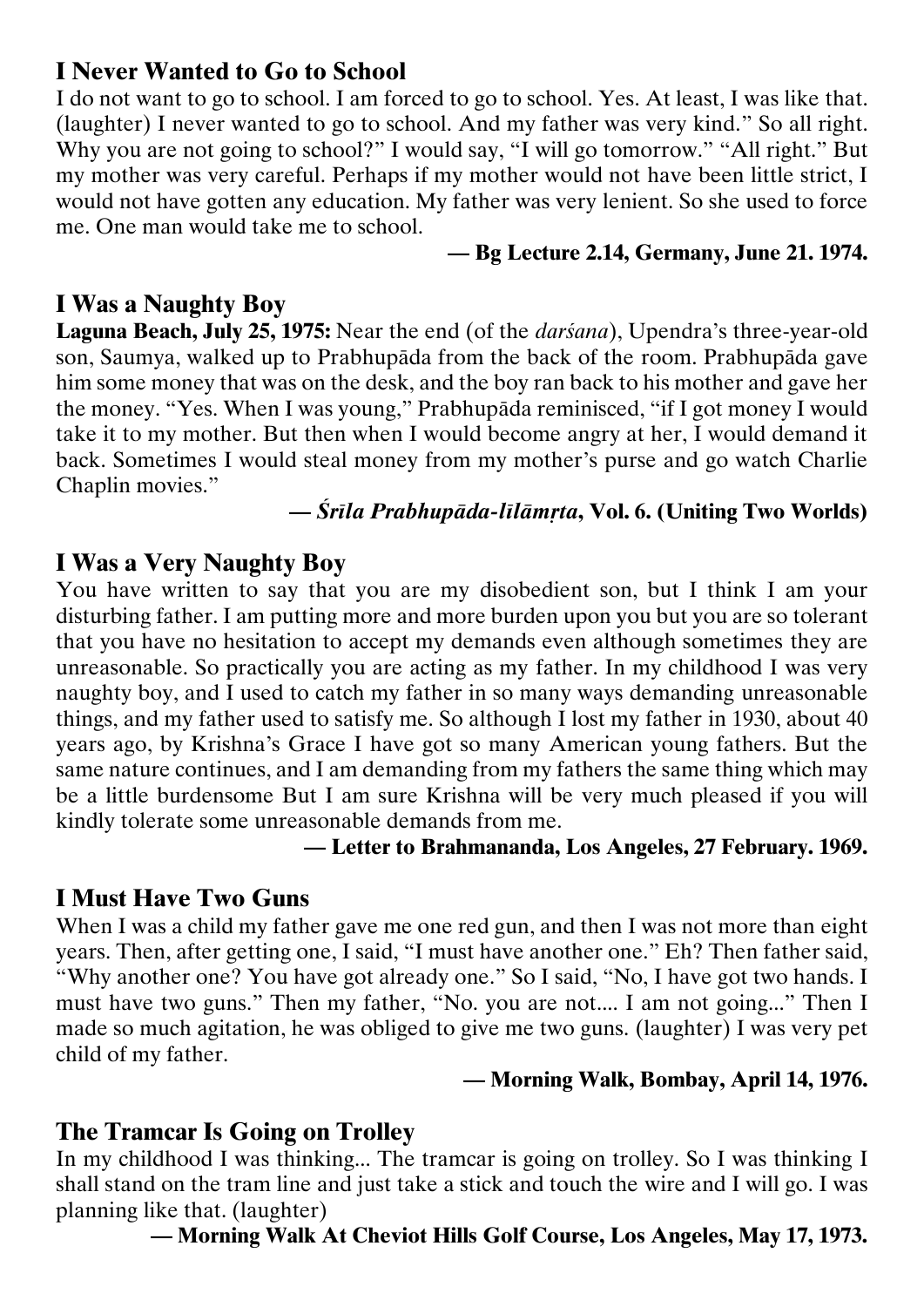# **I Was Not Desiring to Take Medicine**

I was not desiring to take my medicine. When I was a child it was very difficult to give me medicine. Three men required. (laughter) Yes. One will capture me, another (laughing) will take my legs, and then my mother will by force, I will do like this. (gestures locking of teeth, trying to force spoon into mouth, much laughter all around) This was my position. I won't agree to take any medicine. I was so obstinate.

#### **— Philosophy Discussions, John Stuart Mill.**

# **There Is A Scar**

In my childhood, when I was three, four years old, I was saved. My all cloth burned, and there is a scar. You have seen. I would have died that day but fortunately I was saved. The cloth was burning. That, what is that called, matches color? So I was trying to burn (the match) and it caught my cloth. So the cloth burned, but I did not burn. Similarly, this body also burns, but the soul... *Nainam chindanti sastrāni na dahati pävakah*. The soul is never cut into pieces by any weapon, neither it is burned by the fire, soul. That is eternity.

## **— ÇB Lecture 1.8.30, Mäyäpura, October 10, 1974.**

# **When Will I Have Such a Nice Deity?**

As a child when I was going to the neighboring Mallik temple, I was thinking when will I have such a nice Deity to worship. And now Krsna is so kind that I am establishing so many nice temples all over the world. Now I want that there should be established 108 temples before my death, so you think how to do it. Make some program, train up devotees.

#### **— ÇP Letter to Madhudvisa, Bombay, 10 November, 1975.**

# **I Imitated My Father**

So children, they generally imitate, imitate the parents' habits or activities. So fortunately we had the opportunity of getting such a father. So we are imitating our father. In my childhood I imitated my father. He was worshiping Deity of Krsna. So I asked him, "My dear father, I shall worship. Give me the Deity of Krsna." So he gave me a little Deity of Krsna and Rädhä and I was imitating.

#### **— Bg 6.40-42, New York, September 16, 1966.**

## **He Wanted Me to Become a Vaisnava**

My father was Vaisnava. He was Vaisnava, and he wanted me to become a Vaisnava Whenever some saintly person would come, he would ask "Please become bless my son that he can become a servant of Rādhārānī" That was his prayer He never prayed for anything. And he gave me education how to play *mrdanga*. My mother was against. There was two teachers — one for teaching me A-B-C-D, and one for teaching me *mrdanga*. So the one teacher was waiting and the other teacher was teaching me how to play on *mrdanga*. So my mother would be angry that "What is this nonsense? You are teaching *mrdanga?* What he will do with this *mrdanga*?"(chuckles) But perhaps my father wanted that I should be a great *mrdanga* player in the future, (laughter) Therefore I am very much indebted to my father, and I have dedicated my book, Krsna